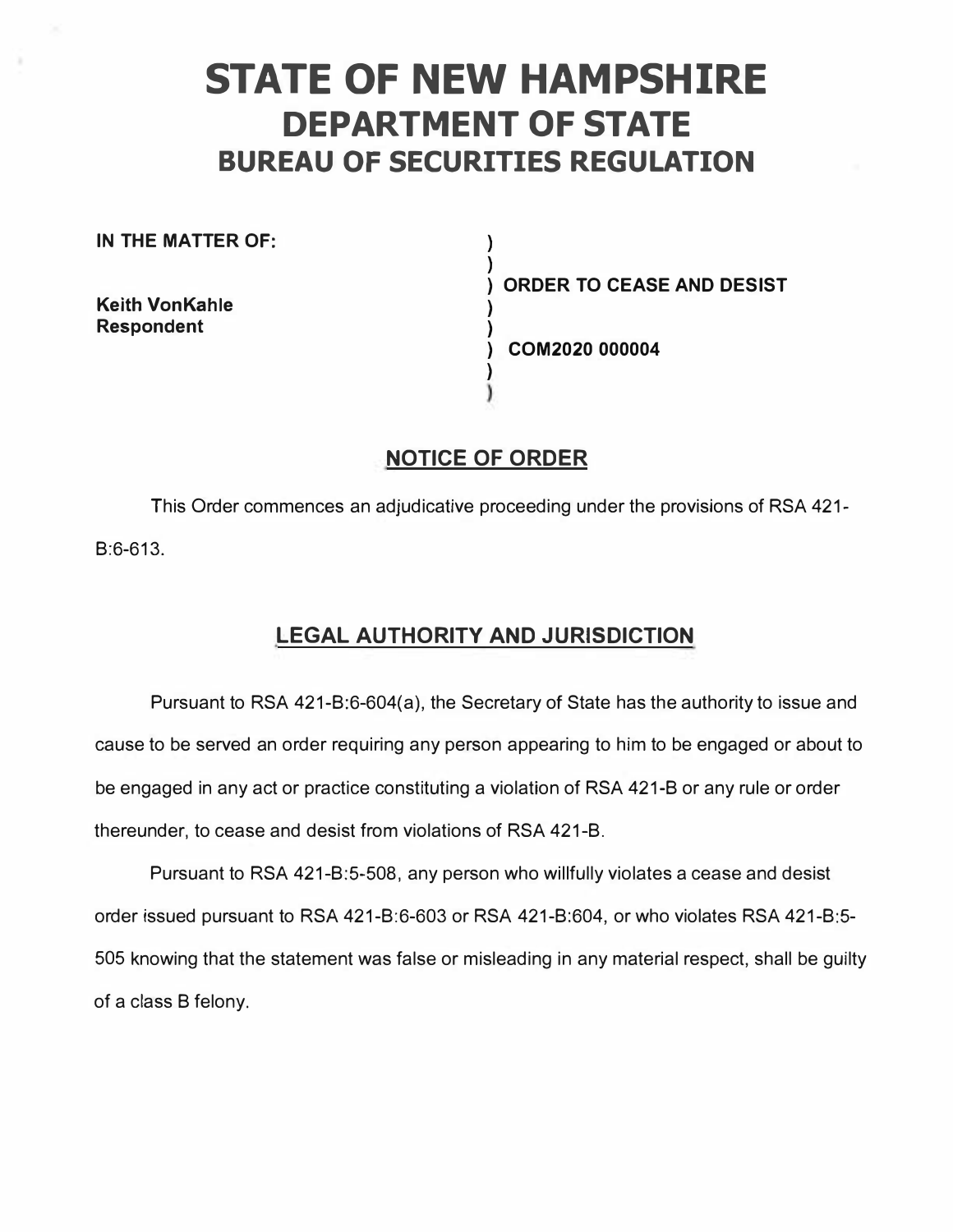**Pursuant to RSA 421-8:6-604(d), the Secretary of State has the authority to impose administrative penalties of up to \$2,500 for a single violation.** 

**Pursuant to RSA 421-8:6-604(e) the Secretary of State may order rescission, restitution or disgorgement for violations of this chapter.** 

**Pursuant to RSA 421-8:6-604(9), the Secretary of State may charge the actual cost of an investigation or proceeding for a violation of this chapter or an order issued under this chapter.** 

### **NOTICE OF RIGHT TO REQUEST A HEARING**

**The above named respondent has the right to request a hearing on this order to cease and desist, as well as the right to be represented by counsel. Any such request for a hearing shall be in writing, shall be signed by the respondent, or by the duly authorized agent of the above named respondent, and shall be delivered either by hand or certified mail, return receipt requested, to the Bureau of Securities Regulation, Department of State, 25 Capitol Street, Concord, New Hampshire 03301.** 

**Under the provisions of RSA 421-8: 6-604(b), within 15 days after receipt of a request in a record from the respondent, the matter will be scheduled for a hearing. If a Respondent subject to the order does not request a hearing and none is ordered by the secretary of state within 30 days after the date of service of the order, the order becomes final as to that Respondent. If a hearing is requested or ordered, the secretary of state, after notice of and opportunity for hearing to the respondent subject to the order, may modify or vacate the order or extend it until final determination. If the respondent to whom a cease and desist order is issued fails to appear at the hearing after being duly notified, such respondent shall be**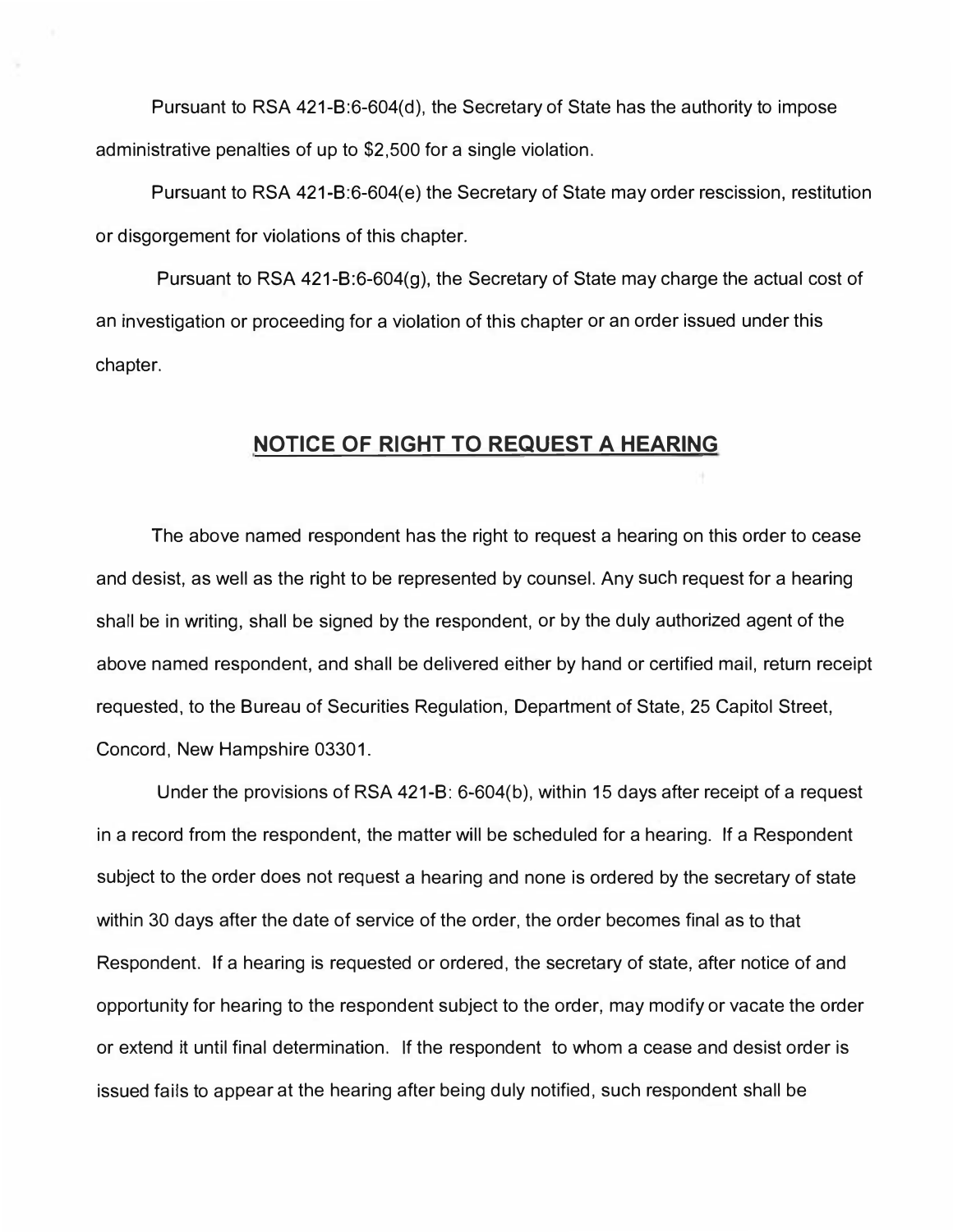deemed in default, and the proceeding may be determined against him or her upon consideration of the cease and desist order, the allegations of which may be deemed to be true.

## **STATEMENT OF ALLEGATIONS**

The allegations contained in the Staff Petition for Relief dated November 1,2021 (a copy of which is attached hereto) are incorporated by reference hereto.

## **ORDER**

**WHEREAS,** finding it necessary and appropriate and in the public interest, and for the protection of investors and consistent with the intent and purposes of the New Hampshire securities laws, and

**WHEREAS,** finding that the allegations contained in the Staff Petition, if proved true and correct, form the legal basis of the relief requested, therefore:

It is hereby **ORDERED,** that:

- 1. Respondent is hereby ordered to immediately cease and desist from further violations of N.H. RSA 421-B:6-604(a), and from omitting material information in connection with offering securities in the State of New Hampshire.
- 2. Respondent shall pay restitution in the amount of \$245,583 to Investor #1; \$111,600, to Investor #4, less the value of the bitcoin at the time it was received back from the Respondent; and \$22,500 to Investor #5.
- 3. Respondent shall pay an administrative fine of \$22,500.
- 4. Respondent shall pay the Bureau's costs of investigation.
- 5. Respondent is permanently barred from any securities licensure in New Hampshire.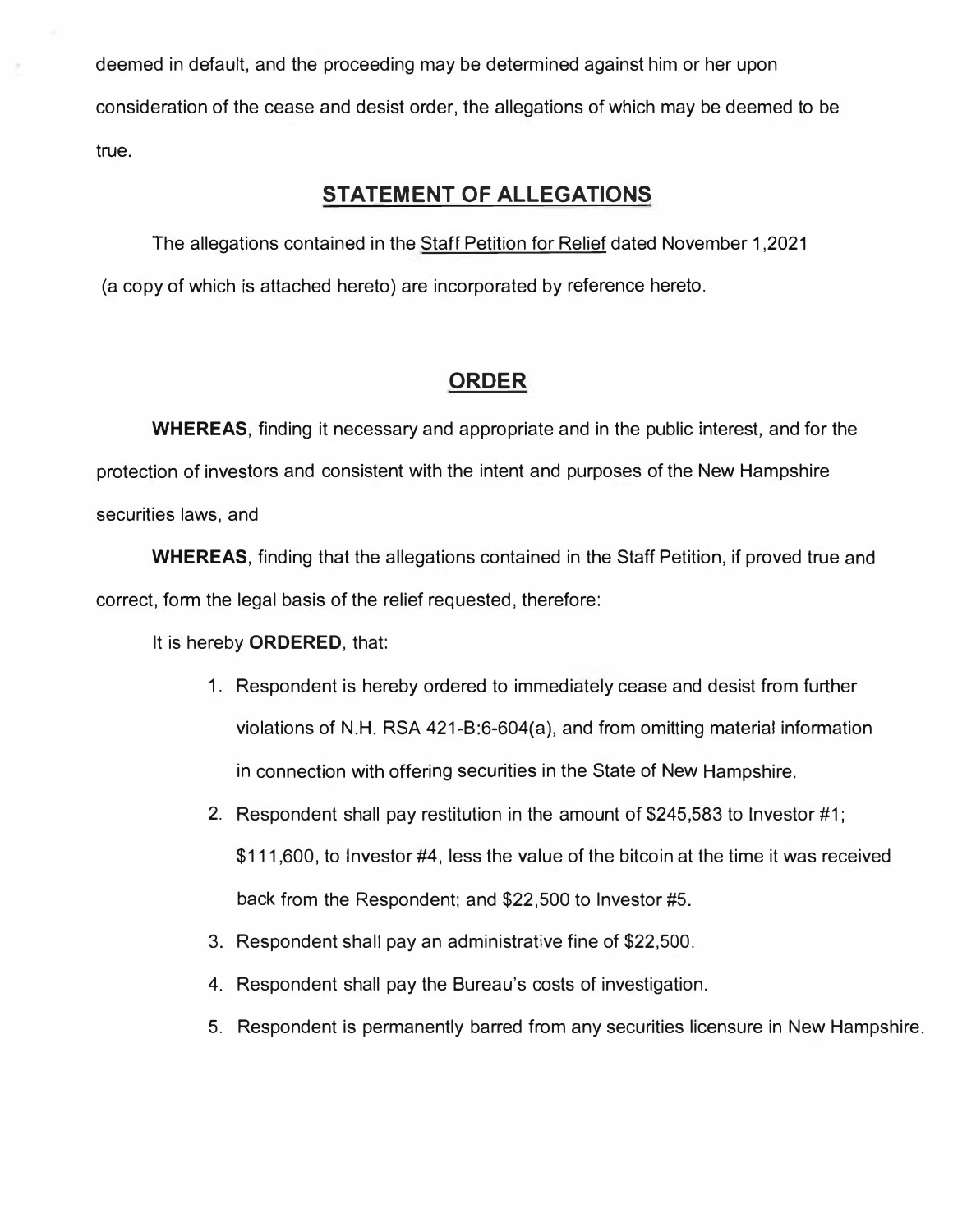**6. Failure to request a hearing within 30 days of the date of receipt of this Order shall result in a default judgment being rendered and administrative penalties and other relief described herein being imposed upon the defaulting respondent.** 

> **SIGNED, WILLIAM M. GARDNER SECRETARY OF STATE BY HIS DESIGNEE:**

**BARRY J. GLENNON, DIRECTOR, BUREAU OF SECURITIES REGULATION** 

Dated:  $1 - 1 - 2$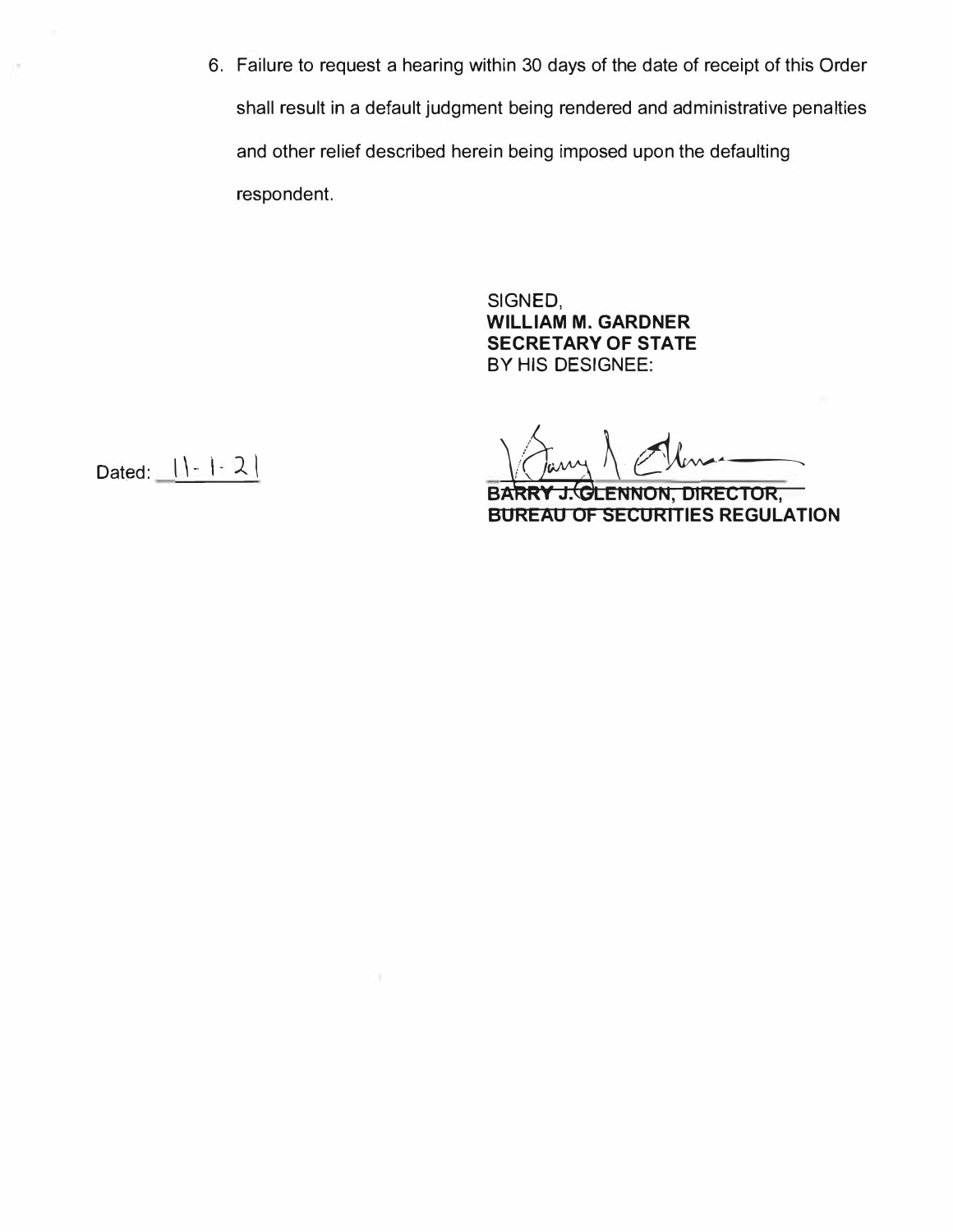#### STATE OF NEW HAMPSHIRE DEPARTMENT OF STATE BUREAU OF SECURITIES REGULATION 25 CAPITOL STREET CONCORD, NH 03301

#### **STAFF PETITION FOR RELIEF**

#### **IN THE MATTER OF:**

Keith VonKahle

#### C-2020000004

I. The State of New Hampshire, Department of State, Bureau of Securities Regulation (hereinafter referred to as "the Bureau"), hereby petitions the Director, and makes the following statement of facts:

#### **STATEMENT OF FACTS**

- 1. Keith VonKahle (hereinafter referenced as "KVK") is thirty-five years old and resides in Alton Bay, New Hampshire. KVK is a part owner of KI Technology Solutions, LLC. According to the Certificate of Formation filed with the State ofNew Hampshire, Department of State, Corporation Division, KI Technology Solutions LLC was originally formed on January 16, 2018 with the primary purpose of providing "Professional, Scientific, and Technical Services" as well as "Other Computer Related Services."
- 2. Investor #1 is a seventy-three year old retiree residing in Hampton, New Hampshire. Investor #1 met KVK through their mutual friend, Investor #2.
- 3. Investor #2 is fifty-five years old and resides in Haverhill, Massachusetts. Investor #2 and KVK worked together for a time at a company in Rollinsford, New Hampshire.
- 4. Investor #3 is fifty-two years old and resides in Rollinsford, New Hampshire. Investor #3 also worked with KVK and Investor #2.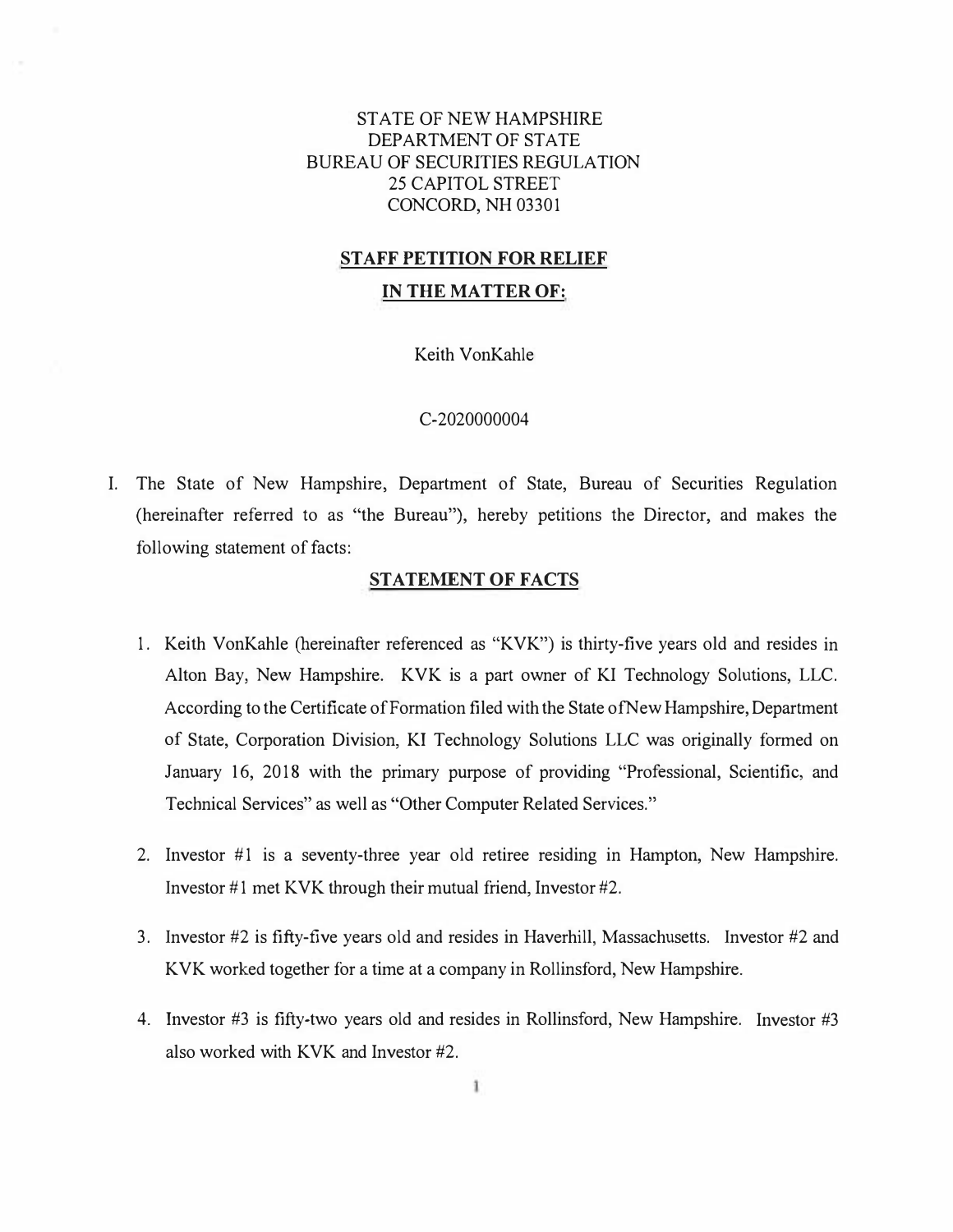- 5. Investor #4 is forty-four years old and resides in Haverhill, Massachusetts. Investor #4 was introduced to KVK through their mutual friend, Investor #2.
- 6. Investor #5 is sixty-one years old and resides in Alton Bay, New Hampshire. At one time, KVK leased property from Investor #5.
- 7. In the fall of 2017, KVK solicited Investor #1, Investor #2, and Investor #3 to invest with him into a purported bitcoin mining venture whereby KVK would procure the bitcoin mining machines, set them up, and run them for a profit on behalf of Investor  $#1$ , Investor  $#2$ , and Investor #3. KVK presented himself as an experienced and knowledgeable bitcoin miner and represented that he could procure and operate bitcoin mining machines<sup>1</sup> for a profit on behalf of Investor #1, Investor #2, and Investor #3.
- 8. Also in the fall of 2017, KVK solicited Investor #4 to invest with him into the purported bitcoin mining venture. KVK did not inform Investor #1 that other investors might also invest. KVK again presented himself as an experienced and knowledgeable bitcoin miner and represented that he could procure and operate bitcoin mining machines for a profit on behalf of Investor #4.
- 9. Investor #1 and Investor #4 had no knowledge or experience mining bitcoin and relied entirely on KVK to procure and operate the bitcoin mining machines, and make a profit on their behalf. The investors were not expected to do anything more than provide the funding for the purchase of the bitcoin machines.
- 10. Between November 27, 2017 and December 15, 2017, Investor #1 invested approximately two hundred forty-five thousand five hundred eighty-three dollars (\$245,583) with KVK for bitcoin mining. For approximately one hundred ninety-seven thousand eighty-three dollars  $(197,083)$  of Investor #1's funds, KVK instructed Investor #1 to transfer them to Investor #2 and then KVK had Investor #2 deposit those funds into Investor #2's bank account. At KVK's instruction, Investor #2 would then transfer Investor #1 's funds to Investor #2's

<sup>&</sup>lt;sup>1</sup> A bitcoin mining machine is a highly specialized piece of computer equipment that is made solely for the purpose of mining bitcoins.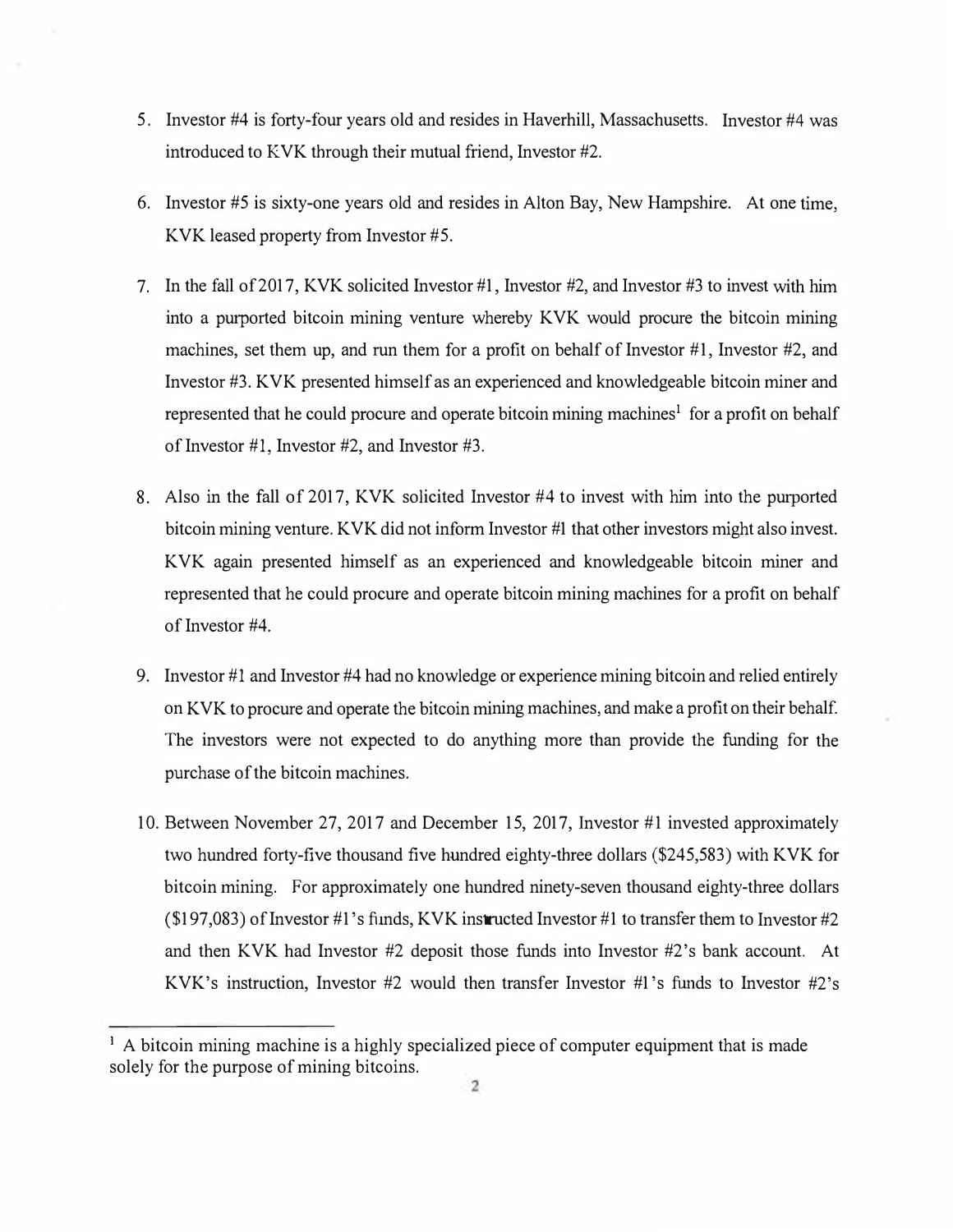account with Coinbase, Inc., an account that KVK helped Investor #2 set up. Investor #2 provided KVK with access to his Coinbase, Inc. account and KVK would then purchase bitcoin with the funds in the Coinbase, Inc. account and transfer the bitcoin away from Investor #2's Coinbase, Inc. account for the purported purpose of purchasing bitcoin mining machines. According to Investor  $#2$ , KVK claimed that they had to use Investor  $#2$ 's Coinbase, Inc. account for these transactions because Investor #2 was a resident of Massachusetts and such activity was purportedly not permitted for New Hampshire residents. It is unknown to the Bureau as to why the funds needed to be exchanged for bitcoin before purchasing the bitcoin mining machines.

11. As discussed above, KVK instructed most of Investor #1's funds to go through Investor #2's bank and cryptocurrency accounts. However, forty-eight thousand five hundred dollars (\$48,500) of the approximately two hundred forty-five thousand five hundred eighty-three dollars (\$245,583) invested by Investor #1 was sent directly to KVK. KVK instructed Investor  $#1$  to write one check for forty-eight thousand five hundred dollars (\$48,500) directly payable to him. This check was deposited by KVK on December 18, 2017 into his personal checking account at Northeast Credit Union. Prior to the deposit of Investor #1 's funds, KVK's checking account balance was one thousand one hundred thirty one dollars and twenty-five cents (\$1,131.25), making Investor #2's funds easy to trace. The next day, on December 19, 2017, KVK used part of Investor  $\#1$ 's funds to make a three thousand five hundred dollar (\$3,500) payment on KVK's personal credit card or loan from Northeast Credit Union. The following day, on December 20, 2017, KVK used some of Investor #1's funds to write a check for three thousand dollars (\$3,000) made payable to his business partner at Kl Technology Solutions, LLC and the memo line states that the check is for "IT Work." On December 26, 2017, KVK used some of Investor #1's funds to make a payment of five thousand three hundred sixty-two dollars (\$5,362) to a Capital One credit card. On December 27, 2017 KVK wrote a check made payable to Investor #2 totaling thirty-six thousand four hundred dollars (\$36,400) and those funds appear to have been ultimately deposited into Investor #2's Coinbase, Inc. account. Given these bank records and information, it appears that KVK used Investor #1 's funds for personal expenses or expenses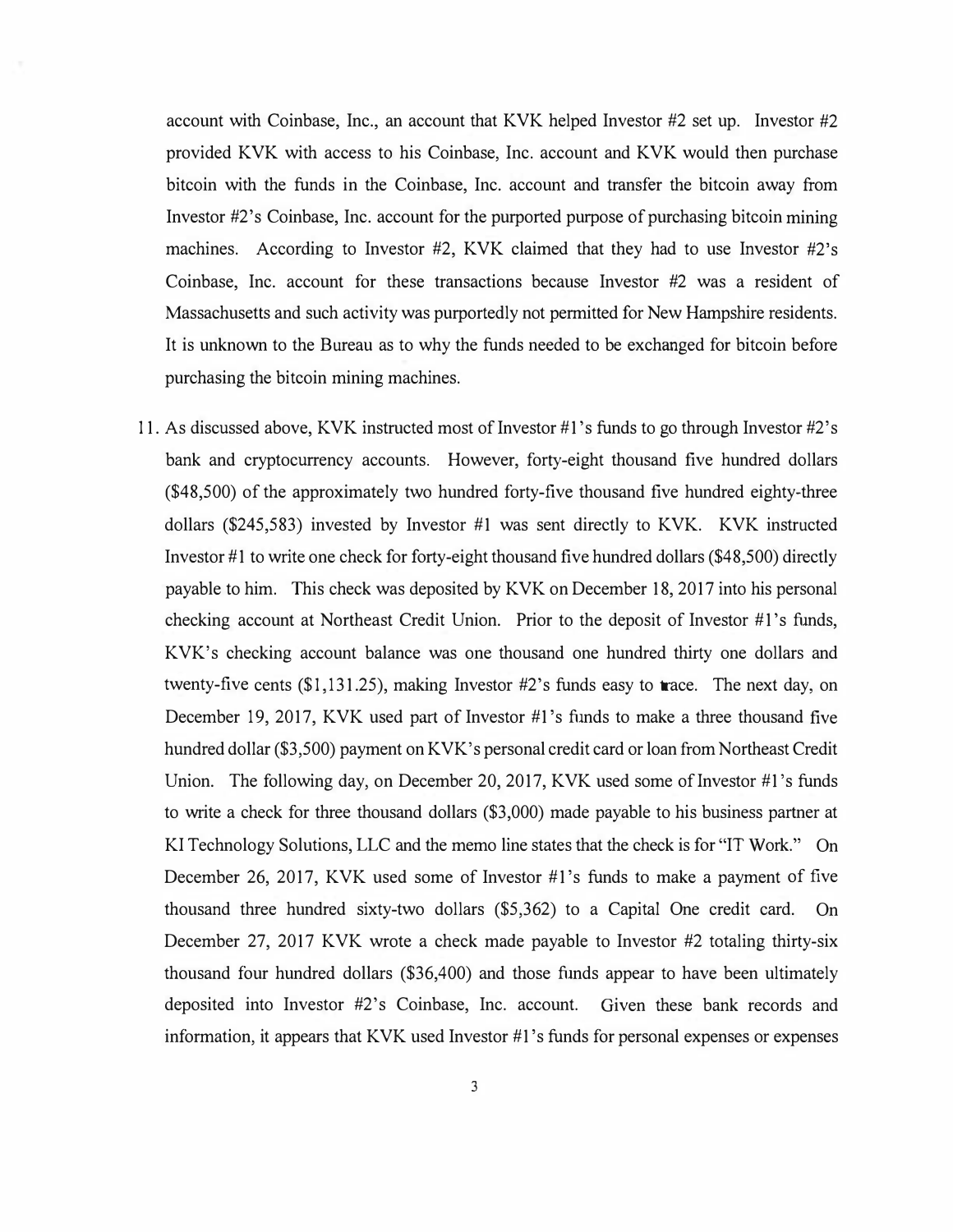related to another unrelated business, which was never disclosed to Investor #1.

- 12. Investor #1 never received his promised returns from the bitcoin mining venture or any of his money back. KVK claimed to Investor #1 that Investor #1 's money, which KVK sent via bitcoin to supposed bitcoin mining machine suppliers, was lost as part of a scam. Upon information and belief, those suppliers never delivered the promised bitcoin mining machines.
- 13. On October 7, 2020, the Bureau questioned KVK, under oath and pursuant to N.H. RSA 421- B:6-602, regarding Investor #1's investments with him. KVK refused to answer all the questions presented and asserted his right against self-incrimination under the State and Federal Constitutions. These questions included whether KVK lied to Investor  $\#1$ , stole from Investor  $\#1$ , or used any of Investor  $\#1$ 's money for unrelated personal expenses.
- 14. In November 2017, Investor #2 invested ten thousand three hundred dollars (\$10,300) via check and cash with KVK for bitcoin mining and never received his promised returns from the bitcoin mining venture or any of his money back. KVK also told Investor #2 that the funds were lost when supposed bitcoin mining machine suppliers failed to deliver the mining machines.
- 15. On or about November 21, 2017, Investor #3 invested approximately nine thousand six hundred dollars (\$9,600) via check to KVK in furtherance of the bitcoin mining venture. On or about November 27, 2017, Investor #3 invested another one thousand two hundred dollars (\$1,200) via check to KVK after KVK indicated that more money was needed than originally expected. Records indicate that Investor #3's funds were deposited into KVK's personal bank account with Northeast Credit Union and commingled with other funds, making Investor #3's funds difficult to trace.
- 16. Investor #3 ultimately received ten thousand nine hundred and fourteen dollars (\$10,914) back after requesting his money back from KVK. As discussed more thoroughly below, the money used to pay back Investor #3 came from funds directly traceable as funds received by KVK from Investor #4. KVK never disclosed to Investor #4 that some of his funds would be used to pay back a prior investor looking to get their money back.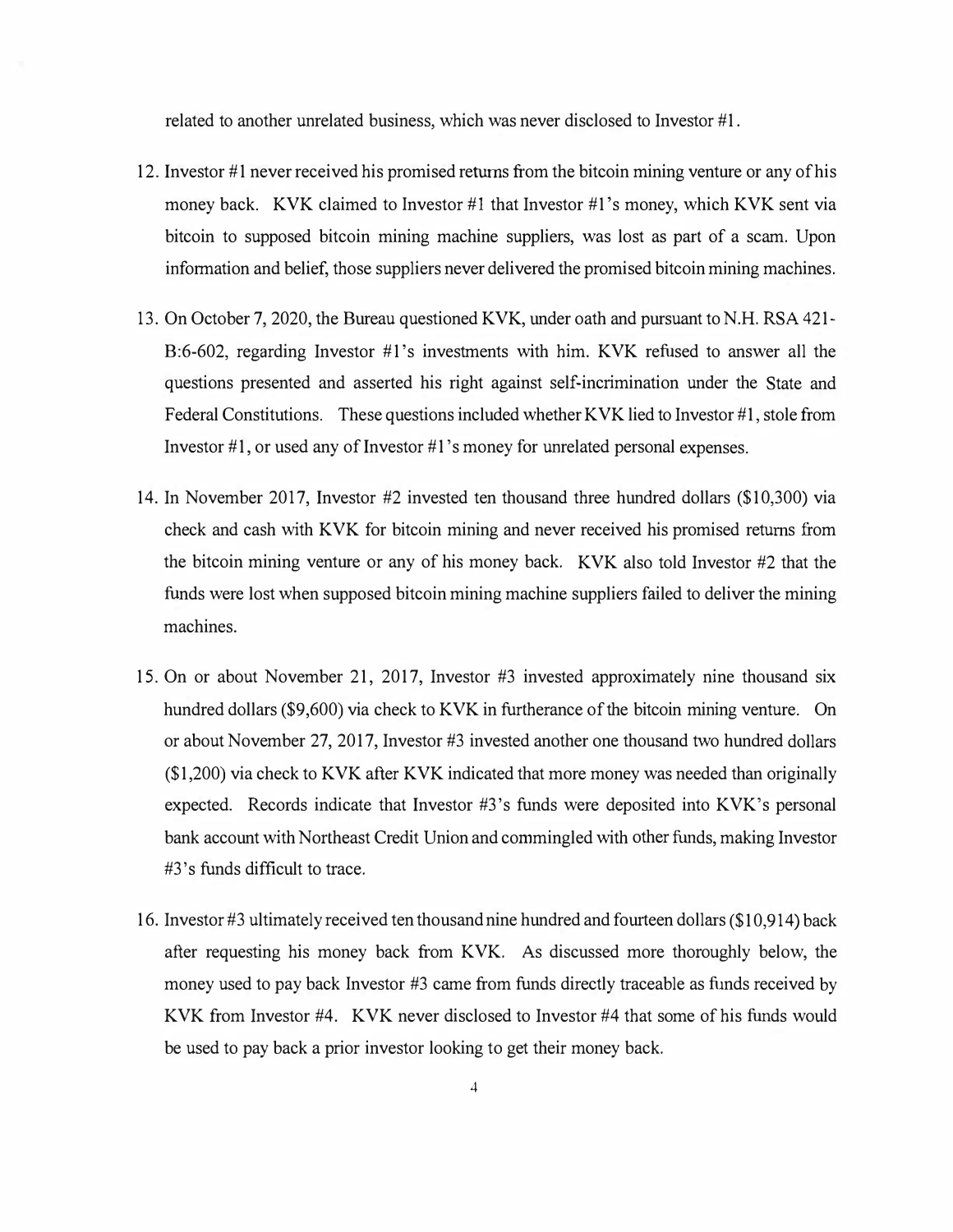- 17. According to documents and communications obtained by the Bureau, on December 23, 2017, KVK purportedly sent a payment of 1.38 bitcoin (valued at the time at \$20,243.96) to the first bitcoin mining machine supplier. Before finding the second bitcoin mining machine supplier, KVK told Investors  $#1$  and Investor  $#2$  that they "had been stiffed by" the first mining machine provider because they would not send the product without full payment well in advance of shipping. KVK did not so inform Investor #4.
- 18. On December 24, 2017, KVK purportedly secured the second bitcoin machine supplier and sent the first down payment of 2.57 bitcoin (valued at the time at \$36,500). On December 26, 2017, according to communications obtained by the Bureau, KVK told Investor  $#1$  and Investor #2 that he reported the first bitcoin machine supplier as a scam to the Public Domain Registry, but KVK did not inform Investor #4 that he had been purportedly scammed from a bitcoin mining supplier.
- 19. On December 28, 2017, Investor #4 invested one hundred three thousand dollars (\$103,000) with KVK for the purported bitcoin mining venture. On December 29, 2017, Investor #4 invested another eight thousand six hundred dollars (\$8,600) with KVK for the same purpose. KVK instructed Investor #4 to make the checks payable to KI Technology Solutions, LLC. KVK waited until January 17, 2018 to deposit the first check into KI Technology Solutions, LLC's Citizens' Bank account and waited until February 6, 2018 to deposit the second check into the same account. Prior to depositing Investor #4's first check, the balance of the newly created bank account was only eighty dollars (\$80), making Investor #4's funds easy to trace.
- 20. On January 25, 2018, KVK transferred ninety thousand dollars (\$90,000) of Investor #4's funds via wire transfer to an account with Coinbase, Inc., but the ninety thousand dollars (\$90,000) was quickly wire transferred back from Coinbase, Inc. to the KI Technology Solutions, LLC's Citizens' Bank account only three days later on January 29, 2018. Approximately one hour after receipt on the ninety thousand dollars (\$90,000) back from Coinbase, Inc. into the Citizens' Bank account, KVK transferred eighty-eight thousand five hundred dollars (\$88,500) of Investor #4's funds back to Coinbase, Inc.. It did not stop there, and again the same funds were soon transferred back to Citizens' Bank two days later on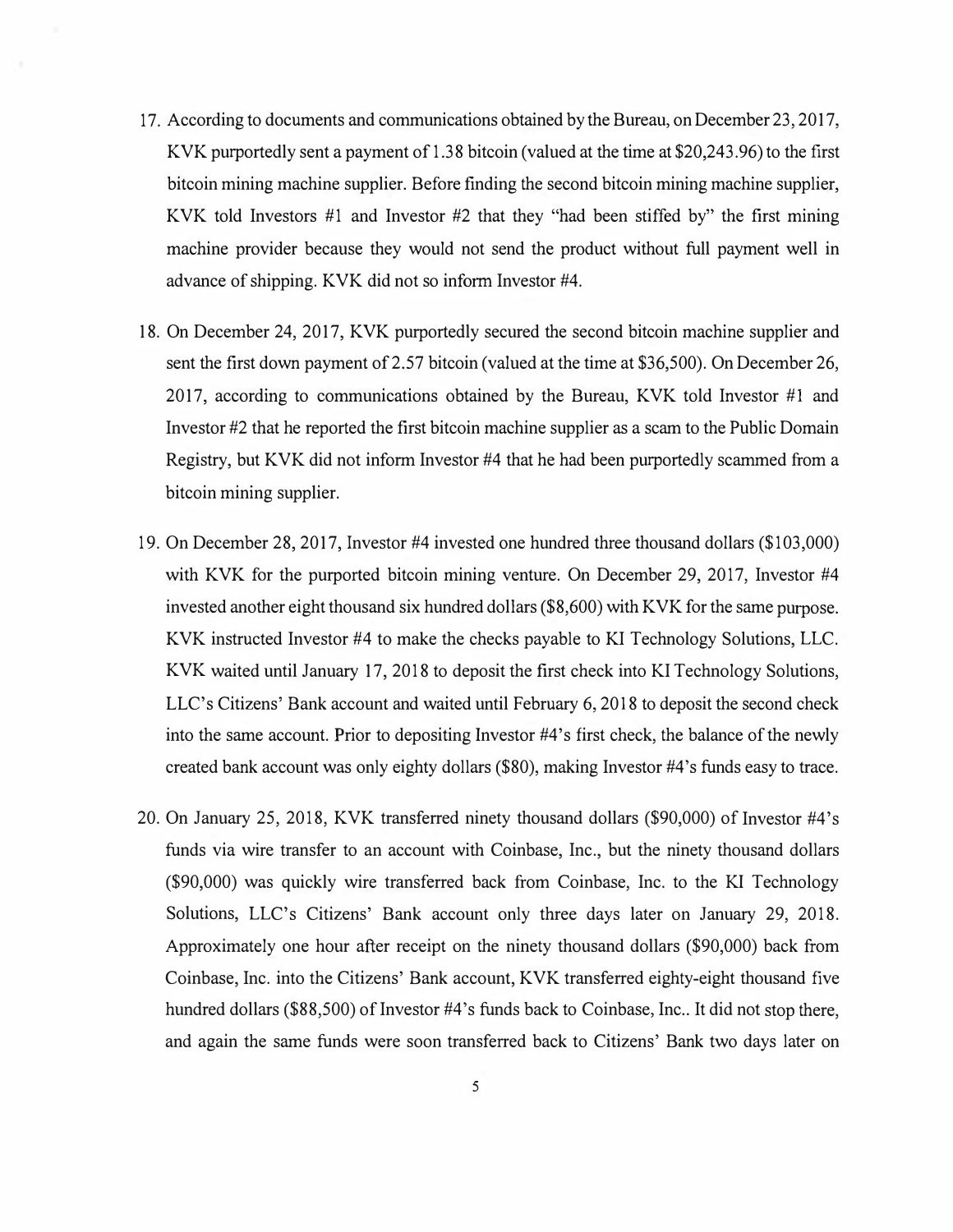January 30, 2018. It is unknown why KVK made these transfers back and forth to the Coinbase, Inc. with no net effect, but Investor #4's funds ultimately appear to have ended up back in KI Technology Solutions, Inc.'s Citizens' Bank account.

- 21. On January 30, 2018 KVK withdrew eighty nine thousand dollars (\$89,000) in cash from the KI Technology Solutions LLC's bank account, leaving a balance of three hundred fifty-three dollars and eighty-seven cents (\$353.87). KVK never disclosed to Investor #4 that there was a need to withdraw his funds to cash in furtherance of the investment and the Bureau has no record of what KVK did with the ninety thousand dollars (\$90,000) in cash.
- 22. Prior to the cash withdrawal on January 30, 2018, on January 26, 2018, KVK used ten thousand nine hundred and fourteen dollars  $(\$10,914)$  of Investor #4's funds to write a check to and pay back Investor #3, who had been requesting his money back from KVK. The funds used to pay back Investor #3 are directly traceable as funds received from Investor #4. KVK never disclosed to Investor #4 that some of his funds would be used to pay back a prior investor.
- 23. Soon after KVK withdrew ninety thousand dollars (\$90,000) of Investor #4's funds in cash and used over ten thousand dollars (\$10,000) of Investor #4's funds to pay back Investor #3, on or about February 14, 2018, KVK emailed a contract to Investor #4 titled "Bitcoin Mining Services Agreement" which contained sections titled "Services," "Maintenance," and "Liability." This contract was not provided to Investor #4 prior to or at the time of his investment, came as a surprise to Investor #4, and appears to have been an attempt by KVK to conceal his fraudulent activities. Investor #4 never signed this contract. Notably, in the "Liability" section, KVK attempted to get Investor #4 to agree that KI Technology Solutions LLC and KVK "will be in no way liable for the volatility of the Cryptocurrency market and will not be liable for any loss in investment due to difficulty increases [sic] on the Cryptocurrency market, machine failures, ASIC chip failures, fire, theft, flooding, and any acts of god"
- 24. According to Investor #4, KVK did not disclose to Investor #4 prior to his investment that he had lost other investor funds attempting to procure the bitcoin mining machines, despite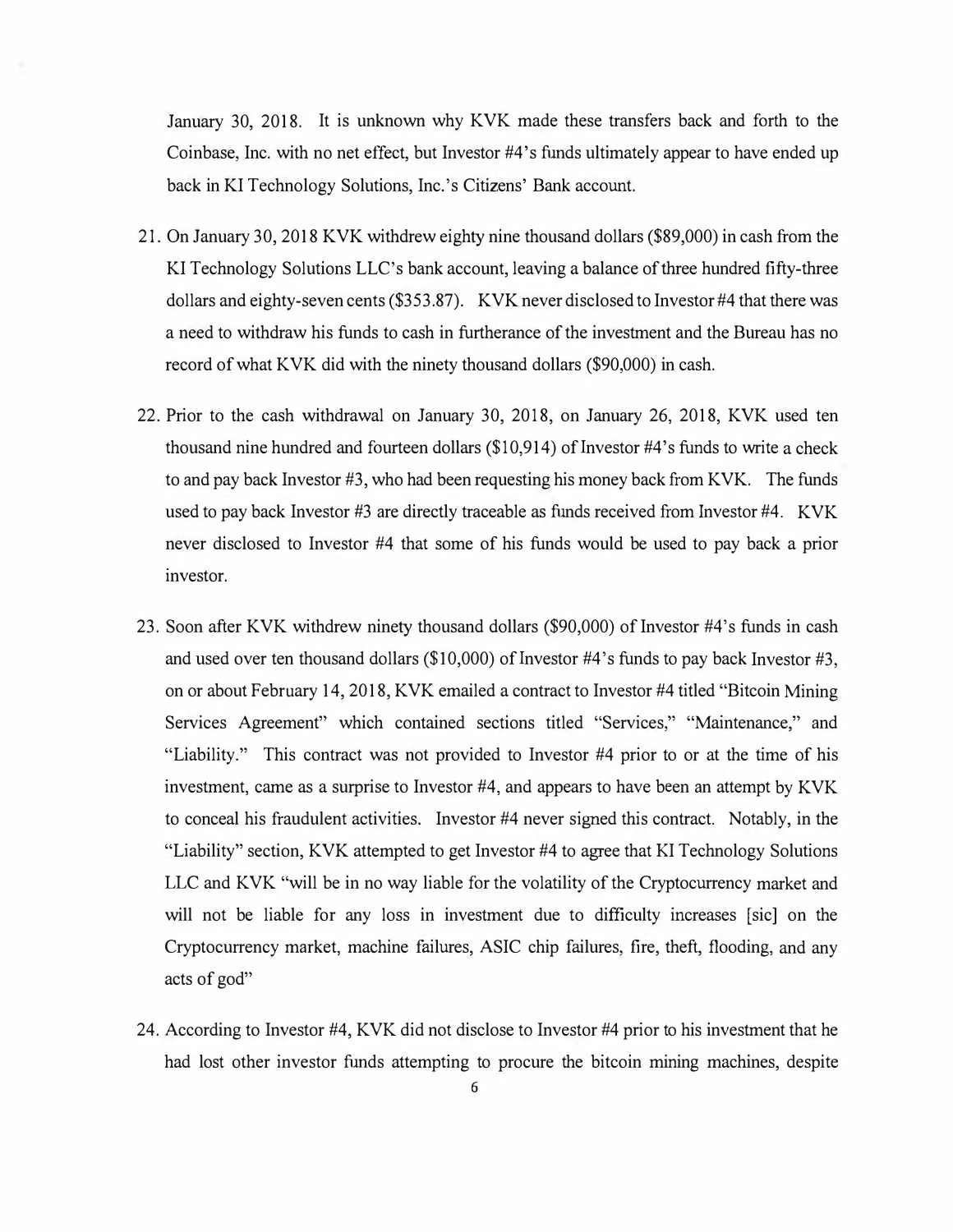documentary evidence obtained by the Bureau indicating that KVK informed Investor #1 and Investor #2 that the first bitcoin mining machine supplier had been a scam. Instead, KVK continued to present himself to Investor #4 as an experienced and knowledgeable bitcoin miner. At the time of his investment, Investor #4 only understood that the first shipment of bitcoin mining machines was delayed for some reason, which was told to him by KVK. Initially, Investor #4 was not told by KVK that he was scammed as he was telling other investors. Investor #4 indicated to the Bureau that he would not have invested with KVK had he been told of the significant funds that KVK purportedly recently lost to a scam. Additionally, KVK failed to disclose to Investor #4, prior to Investor #4's investment, that KVK had misappropriated some of Investor  $#1$ 's funds to pay personal expenses and expenses related to an unrelated business.

- 25. According to text messages between KVK and Investor #4 dated February 23, 2018, KVK informed Investor #4 that "all of [Investor #4's] machines [were] up." Further, according to text messages dated February 27, 2018, KVK informed Investor #4 that all his miners were "doing well." However, despite those text messages, according to Investor #4, at some point KVK admitted to purportedly being "ripped off' in the attempted purchase of bitcoin mining machines.
- 26. At some point, KVK set up a Coinbase, Inc. account for Investor #4 which both KVK and Investor #4 had access. In the spring of 2018, KVK paid back a small portion of Investor #4' s initial investment by transferring very small amounts of bitcoin over time to Investor #4's Coinbase, Inc. account, eventually totaling .32836968 BTC, which was worth approximately two to three thousand dollars at the time (\$2,000-\$3,000). The cryptocurrency market is extremely volatile and this value could change at any time.
- 27. In early 2018, KVK solicited Investor #5 to invest into his bitcoin mining venture. Investor #5 had no knowledge or experience mining bitcoin and relied entirely on KVK to procure and operate the bitcoin mining machines, and make a profit on his behalf. Investor #5 was not expected to do anything more than provide the funding for the purchase of the bitcoin machines.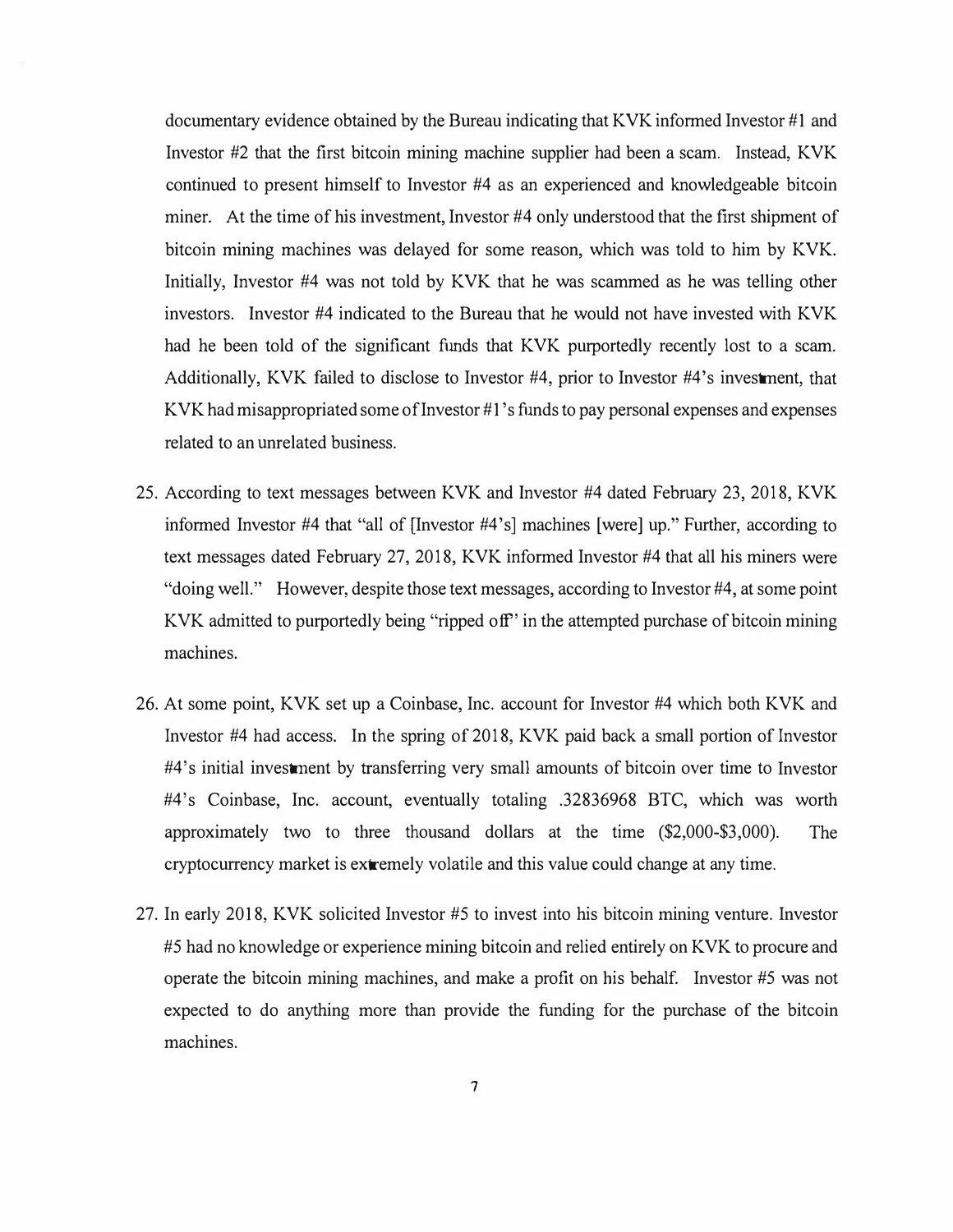- 28. On February 22, 2018, Investor #5 wrote a check made payable to KI Technology Solutions, LLC for thirty thousand dollars (\$30,000) in furtherance of the bitcoin mining investment. On February 26, 2018 KVK deposited the check into *Kl* Technology Solutions, LLC's Citizens' Bank checking account. The most recent available balance on the Citizens' Bank statements prior to the deposit of Investor #5 's funds shows a balance of approximately one thousand one hundred thirty five dollars (\$1,135) on February 23, 2018. Investor #S's funds appear to have been used for approximately twenty-five thousand dollars (\$25,000) of unknown purchases through Paypal and a check for four thousand dollars (\$4,000) made payable to an electrician. It is unknown whether the Paypal purchases were personal in nature or in furtherance of any bitcoin mining venture.
- 29. Investor #5 understood his funds were to be used to procure a certain number of bitcoin mining units that KVK would set up and operate on his behalf, turning a profit for Investor #5. According to Investor #5, KVK told him that the equipment he had purchased with Investor #S's funds was damaged by a lightning strike and that KVK had put in an insurance claim to recover the funds. According to Investor #5, KVK later claimed that his funds were lost to a scam but that he had purportedly generated seven thousand five hundred dollars (\$7,500) in bitcoin mining profits on behalf of Investor #5. KVK agreed to turn over those purported mining profits to Investor #5 and did so through three installments of two thousand five hundred dollars (\$2,500), eventually leaving Investor #5 out twenty-two thousand five hundred dollars (\$22,500) of his original investment.
- 30. Investor #5 indicated to the Bureau that he would not have invested with KVK had KVK informed him of the losses he had incurred in the purported scam trying to purchase bitcoin mining machines in December 2017. KVK failed to disclose to Investor #5, prior to Investor  $#5$ 's investment, that KVK had misappropriated some of Investor  $#1$ 's funds to pay personal expenses and expenses related to an unrelated business. KVK also failed to disclose to Investor #5 that KVK had lost prior investor funds to a purported scam while trying to procure bitcoin mining machines. Additionally, KVK failed to disclose to Investor #5 that KVK had recently used prior investor funds from Investor #4 to pay off another investor looking for their money back from the bitcoin mining venture.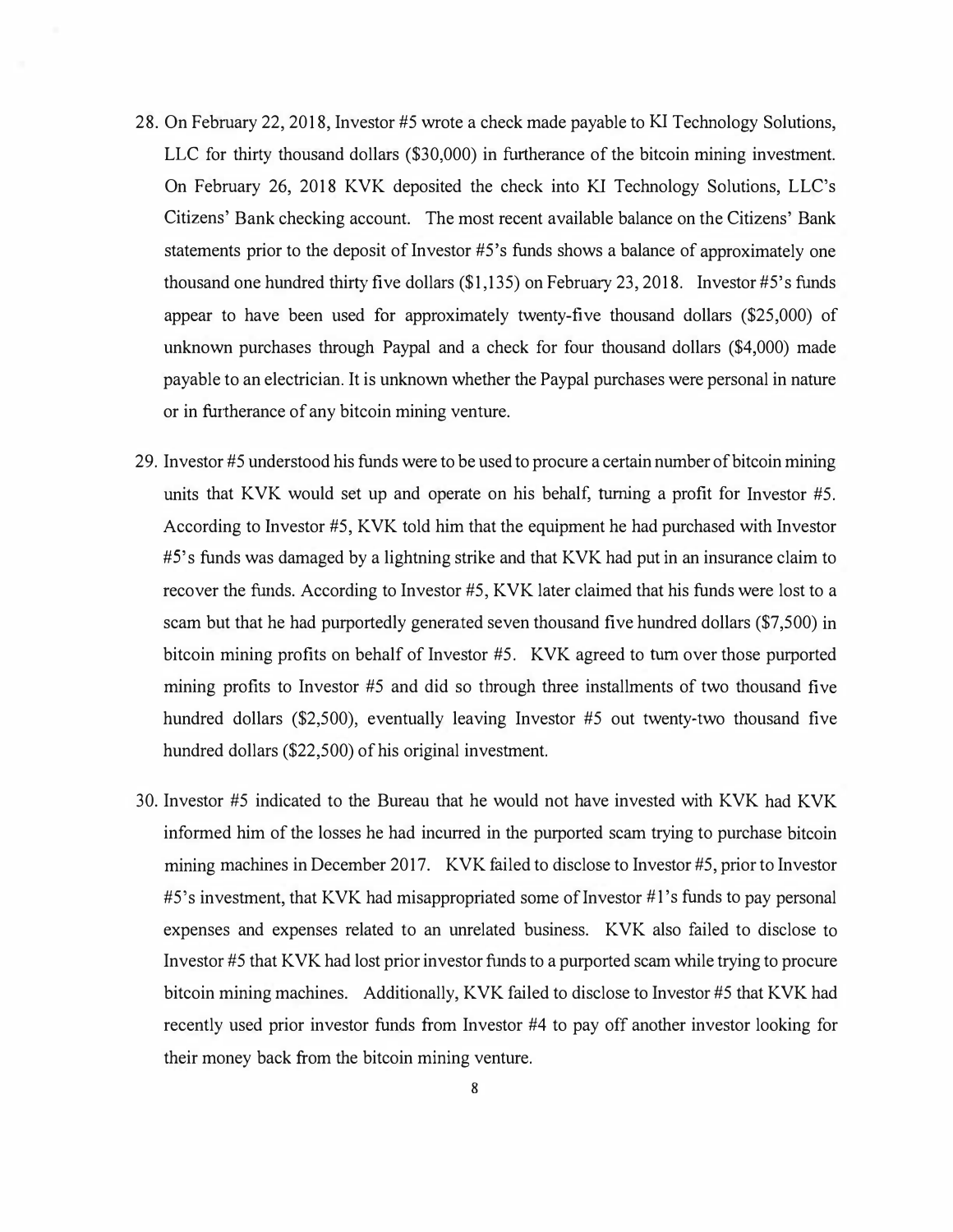31. On September 23, 2021, the Bureau questioned KVK under oath regarding Investor #4 and Investor #S's investments with him and KVK refused to answer all the questions presented and asserted his right against self-incrimination under the State and Federal Constitutions. These questions included whether KVK used Investor #4's funds to pay off Investor #3 who wanted his money back, and whether he defrauded or stole from Investor #4 and Investor #5.

#### **STATEMENTS OF LAW**

- II. The Bureau hereby petitions the Director and makes the following statements of law under the New Hampshire Revised Statutes Annotated, N.H. RSA 421-B:
	- 1. KVK is a "person" within the meaning of N.H. RSA 421-B:1-102(39).
	- 2. Pursuant to N.H. RSA 421-B:1-102(53)(A) a "security" is defined to include an "investment contract." Pursuant to N.H. RSA 421-B:1-102(29)(A), an "investment contract" means either "(i) An investment in a common enterprise with the expectation of profits to be derived primarily from the efforts of the promoter or some third party; or (ii) an investment by which an offeree furnishes initial value to an offeror, and a portion of this value is subject to the risks of the enterprise, and the furnishing of the initial value is induced by the offeror's promises or representations which give rise to a reasonable understanding that a material valuable benefit of some kind over and above the initial value will accrue to the offeree as a result of the operation of the enterprise, and the offeree does not receive the right to exercise practical and actual control over the management of the enterprise." The investments made by Investor #1, Investor #2, Investor #3, Investor #4, and Investor #5 are "investment contracts" as the facts demonstrate that Investor #1, Investor #2, Investor #3, Investor #4, and Investor #5 invested money in a common enterprise with KVK in the form of a bitcoin mining venture whereby they were not expected to do anything material in furtherance of the investment aside from providing the funds in exchange for a profit derived primarily from KVK's efforts.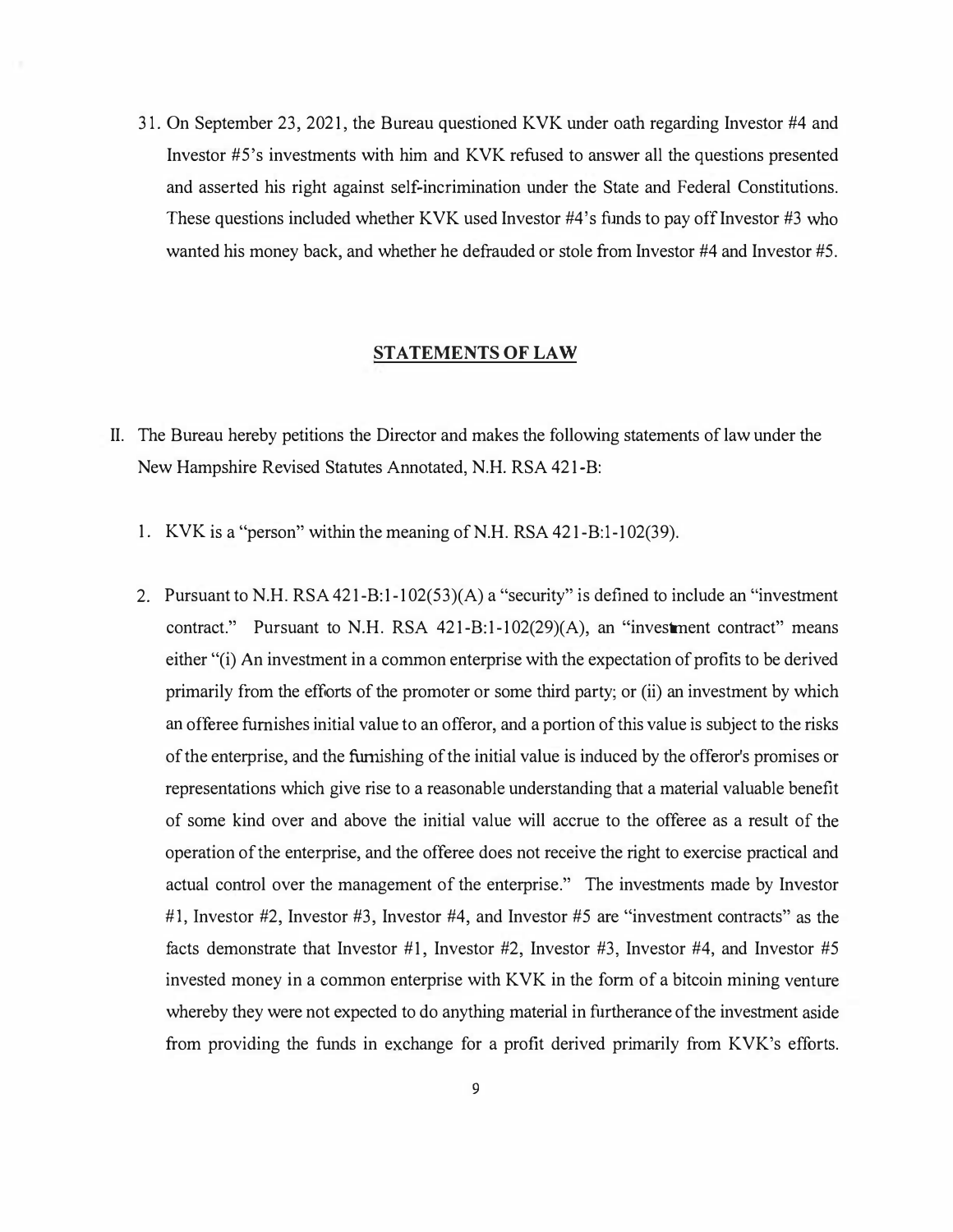Investor #1, Investor #2, Investor #3, Investor #4, and Investor #5 had little to no knowledge of bitcoin mining and relied entirely on KVK to procure the bitcoin mining machines, set up those machines, service those machines, and turn a profit for the investors.

- 3. KVK's transactions with Investor #1, Investor #2, Investor #3, Investor #4, and Investor #5 constitute the sale of securities as defined by N.H. RSA 421-B:1-102(49).
- 4. Pursuant to N.H. RSA 421-B:5-501, it is unlawful for any person, in connection with the offer, sale, or purchase of any security, directly or indirectly, to employ any device, scheme, or artifice to defraud or to make any untrue statement of a material fact or to omit to state a material fact necessary in order to make the statements made, in the light of the circumstances under which they are made, not misleading.

a. KVK is in violation of this provision for defrauding Investor #1 of two hundred fortyfive thousand five hundred eighty-three dollars (\$245,583) by failing to disclose to Investor #1 that KVK would divert some of Investor #1 's funds to pay personal expenses and business expenses for an unrelated business. KVK also failed to disclose to Investor #1 that KVK was simultaneously soliciting additional investors for the bitcoin mining venture beyond Investor #1, Investor #2, and Investor #3. Investor #1 considered this omission material to his decision to invest with KVK as Investor #1 would have wanted to know who was investing alongside him and how additional investors might impact KVK's ability and resources to focus on Investor #1 's investment and expected return.

b. KVK is in violation of this provision for defrauding Investor #4 of one hundred eleven thousand six hundred dollars (\$111,600) by failing to disclose to Investor #4 that KVK had very recently lost tens of thousands of other investors' funds to a purported scam while trying to procure bitcoin mining machines, failing to disclose that KVK had misappropriated some of Investor #1's funds for personal use, failing to disclose that KVK would quickly convert ninety thousand dollars (\$90,000) of Investor #4's funds to cash, and failing to disclose that KVK would use over ten thousand dollars of Investor #4 's funds to pay back Investor #3.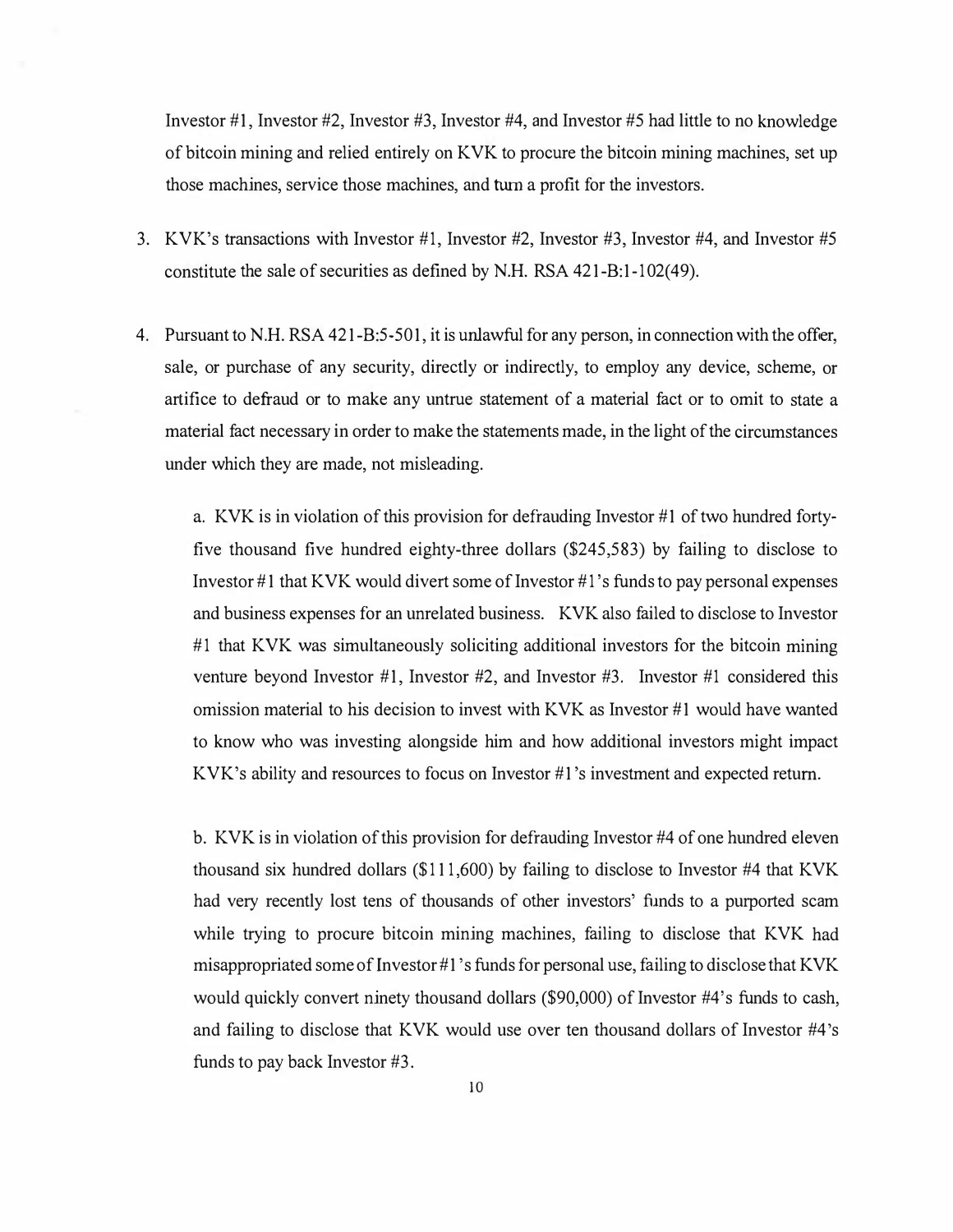c. KVK is in violation of this provision for defrauding Investor #5 of twenty-two thousand five hundred dollars (\$22,500) by failing to disclose to Investor #5 that KVK had recently lost tens of thousands of other investors' funds to a purported scam while trying to procure bitcoin mining machines, failing to disclose that KVK had misappropriated some of Investor #1's funds for personal use, and failing to disclose that KVK had recently used new investor funds to pay back a prior investor.

- 5. Pursuant to N.H. RSA 421-B:6-604(a), whenever it appears to the secretary of state that any person has engaged or is about to engage in any act or practice constituting a violation of this chapter or order issued under this chapter, he shall have the power to issue and cause to be served upon such person an order requiring the person to cease and desist from violations of this chapter. KVK is subject to this provision and should be ordered to cease and desist from further violations ofN.H. RSA 421-B due to the violations described herein.
- 6. Pursuant to N.H. RSA 421-B:6-604(d), in a final order, the secretary of state may impose a civil penalty up to a maximum of \$2,500 for a single violation. In addition, every such person who is subject to such civil penalty, upon hearing, and in addition to any other penalty provided for by law, be subject to such suspension, revocation, or denial of any registration or license, or be barred from registration or licensure, including the forfeiture of any application fee. KVK is subject to this provision and should be fined twenty-two thousand five hundred dollars (\$22,500.00) for two material omissions to Investor #1, four material omissions to Investor #4, and three material omissions to Investor #5, as described above. Additionally, KVK should be barred permanently from future securities licensure for the conduct described herein.
- 7. Pursuant to N.H. RSA 421-B:6-604(e), after notice and hearing, the secretary of state may enter an order of rescission, restitution, or disgorgement directed to a person who has violated certain provisions of N.H. RSA 421-B. KVK is subject to this provision and should be ordered to pay restitution totaling two hundred forty-five thousand five hundred eighty-three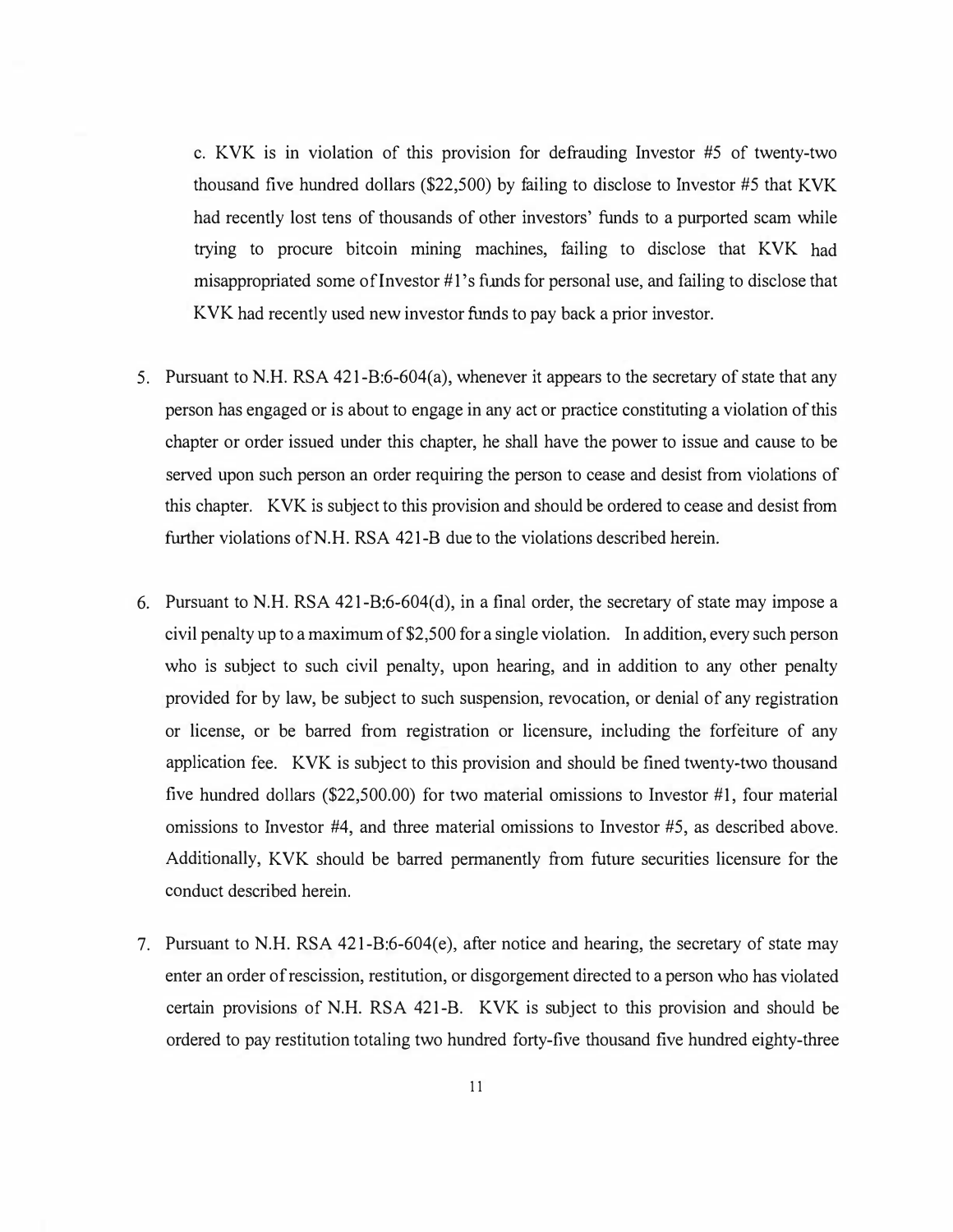dollars (\$245,583) to Investor #1, one hundred eleven thousand six hundred dollars (\$111,600) to Investor #4 (less the value of the bitcoin at the time it was received back from KVK, as discussed above), and twenty-two thousand five hundred dollars (\$22,500) to Investor #5.

8. Pursuant to N.H. RSA 421-B:6-604(g), in any investigation to determine whether any person has violated or is about to violate this title or any rule or order under this title, upon the secretary of state's prevailing at hearing, or the person charged with the violation being found in default, or pursuant to a consent order issued by the secretary of state, the secretary of state shall be entitled to recover the costs of the investigation, and any related proceedings, including reasonable attorney's fees, in addition to any other penalty provided for under this chapter. KVK is subject to this provision and should be ordered to pay costs as determined by the hearing officer.

#### **RELIEF REQUESTED**

- III. The Bureau makes the following requests for relief in the above-referenced matter as permitted under N.H. RSA 421-B:
	- 1. Find as fact the statements contained in Section I, the Statement of Facts.
	- 2. Make conclusions of law relative to the statements contained in Section II, the Statements of Law.
	- 3. Pursuant to N.H. RSA 421-B:6-604(a), order KVK to immediately cease and desist from further violations ofN.H. RSA 421-B and cease and desist from omitting material information in connection with offering securities in New Hampshire.
	- 4. Pursuant to N.H. RSA 421-B:6-604(d), bar KVK permanently from any securities licensure in New Hampshire.
	- 5. Pursuant to N.H. RSA 421-B:6-604(d), fine KVK twenty-two thousand five hundred dollars